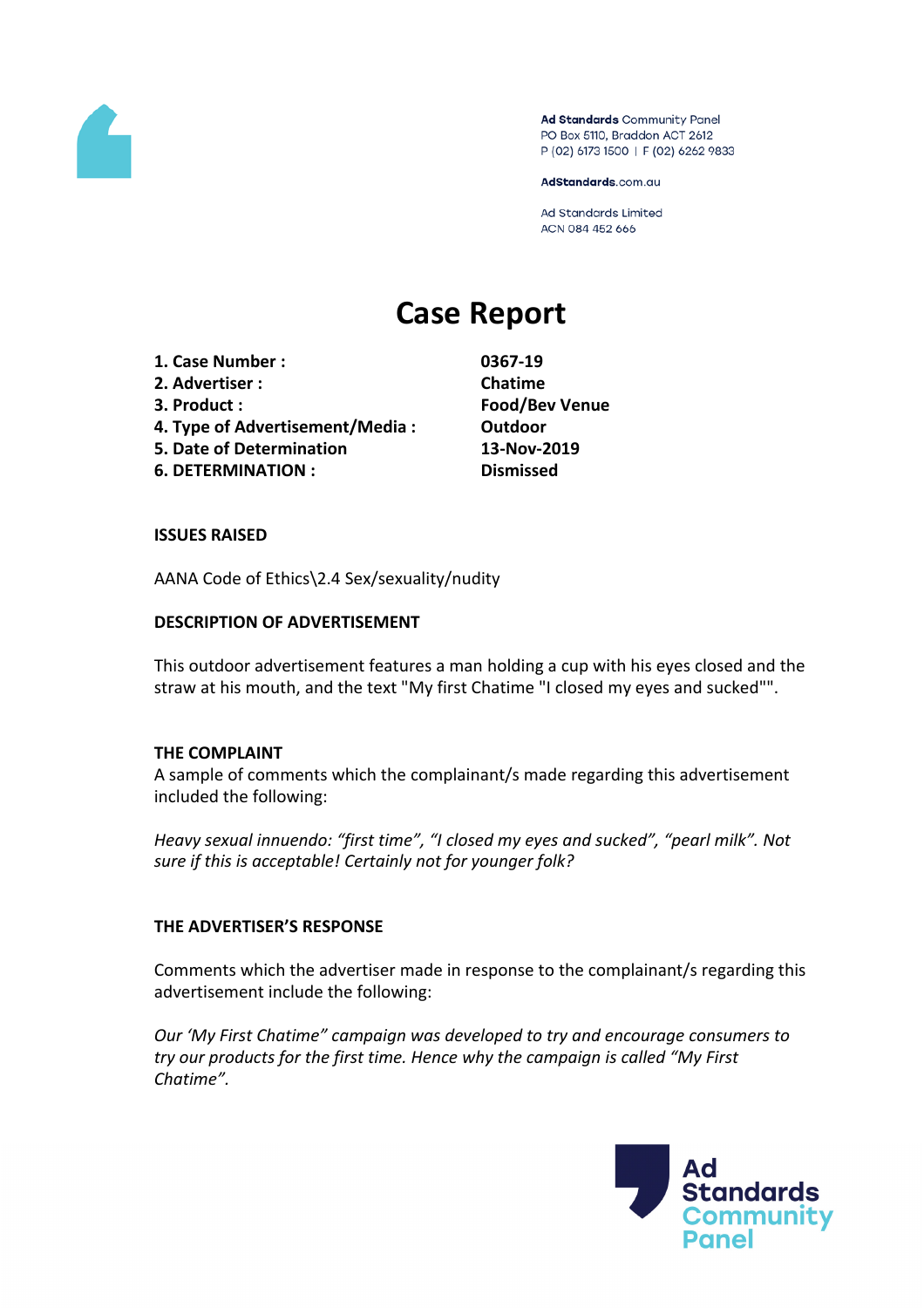

*All of the hero lines under "My First Chatime" ads reflect customers experience, confusion or where they were when they tried Chatime for the first time. Our product is a little weird, but delicious. We wanted to own our customers first time weird experiences.*

*The line "I just closed my eyes and sucked" is a man clearly holding his drink of choice with his eyes closed sucking through the straw of a cup. I'm not sure how this can be deemed offensive.*

*We submitted all artwork to Ad Standards for critiquing before going live.*

*On Chatime's behalf, we never meant to offend anyone. Our sincere apologies.*

#### **THE DETERMINATION**

The Ad Standards Community Panel (the Panel) considered whether this advertisement breaches Section 2 of the AANA Code of Ethics (the Code).

The Panel noted the complainant's concerns that the advertisement features heavy sexual innuendo which is inappropriate for children.

The Panel viewed the advertisement and noted the advertiser's response.

The Panel considered whether the advertisement was in breach of Section 2.4 of the Code. Section 2.4 of the Code states: "Advertising or Marketing Communications shall treat sex, sexuality and nudity with sensitivity to the relevant audience".

The Panel noted that this advertisement is on outdoor posters, and the audience would be broad and would include children.

The Panel noted it had previously considered another advertisement in this series in case 0104/19, in which:

*"The Panel considered that the advertisement includes the double entendre of 'the balls felt weird in my mouth' however considered that there is a clear explanation of balls being a part of the beverage provided in the imagery of the advertisement.*

*The Panel noted that in earlier determinations, advertisements which use double entendre, where a non-sexualised explanation of the meaning would be taken away by children, would generally treat the issue of sex, sexuality and nudity with sensitivity to the relevant audience…The Panel considered that the sexualised meaning of the phrase 'the balls felt weird in my mouth' could be interpreted by adults to be an innuendo to oral sex, however considered that the most likely explanation of the advertisement for young children would be that the balls included in the beverage felt strange when drinking the product."*